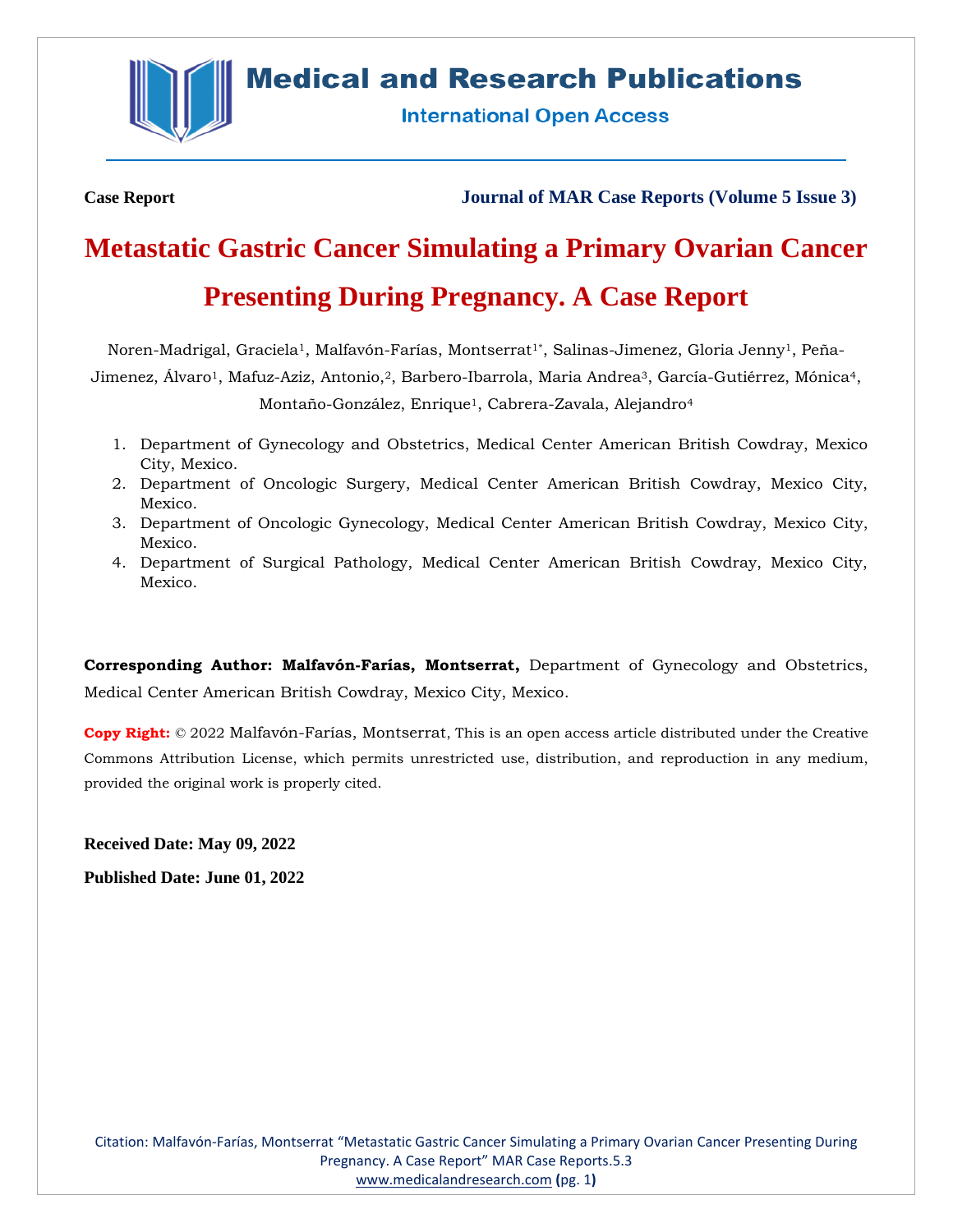#### *Abstract*

*The most likely metastatic tumors mimicking primary ovarian tumors are those of the gastrointestinal, pancreatic, or biliary tract, and endocervical adenocarcinomas. The same state of pregnancy can mask its presentation secondary to obstruction by the gravid uterus, gastrointestinal symptoms typical of pregnancy such as nausea, vomiting and abdominal distension. We present a case of a 38-year-old patient diagnosed with stage IIIB endometrioid adenocarcinoma at 15 weeks of gestation. Treatment was started with chemotherapy and the pregnancy continued until 35.0 weeks due to data of fetal distress. Uterine atony occurs during the surgical procedure, so it was decided to perform an obstetric hysterectomy. During the procedure, a right adnexal mass is observed which was reported by pathology as endometroid carcinoma. At the end of the puerperium, she is readmitted to complement the surgical approach with laparoscopic ovarian cytoreductive surgery where metastatic intestinal-type adenocarcinoma was found and a gastric biopsy was performed of a vegetative lesion in the cardia reporting a poorly differentiated invasive adenocarcinoma in gastric mucosa, clinical stage IV. We rectified our diagnosis of ovarian cancer as Krukenberg tumor. We carry out a review of the literature on what has been reported so far on the treatment and prognosis of this rare disease and its presentation during pregnancy.*

*Keywords: Krukenberg, chemotherapy, pregnancy, ovarian tumors.*

#### **Abbreviations**

FIGO; International Federation of Gynecology and Obstetrics,

- IUGR; Intrauterine growth restriction,
- CT; Computed Tomography,
- MRI; Magnetic Resonance Imaging,
- AFP; Alpha-Feto-Protein,
- HCG; human chorionic gonadotrophin,
- HE4; human epididymal protein 4.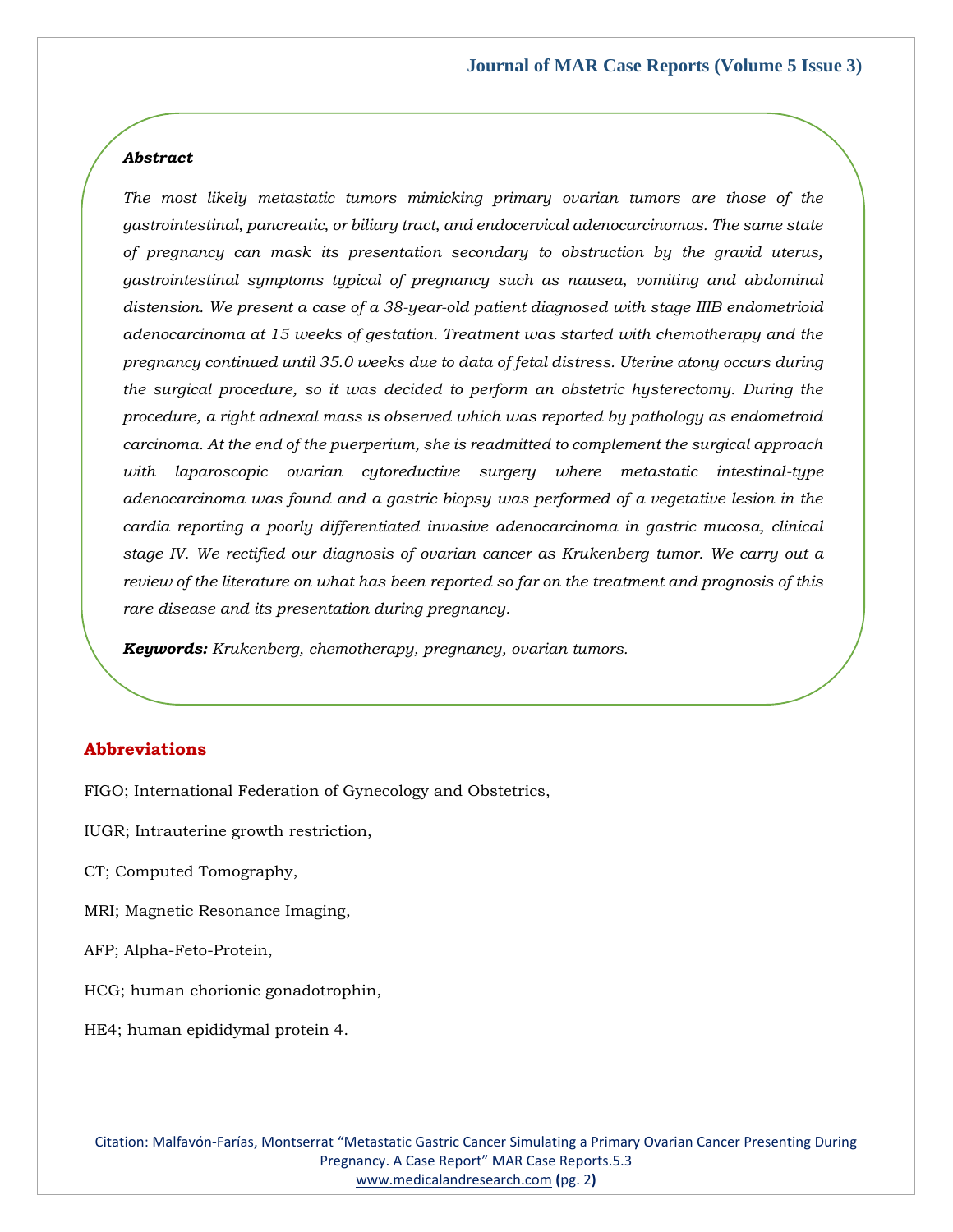#### **Introduction**

Cancer incidence linked with pregnancy goes around 0.02%-0.1%. **[**1**]** The most frequent types of cancer during pregnancy are breast cancer (40%), lymphoma (12%), and cervical cancer (10%). **[**2**]** Ovarian cancer stays up as the fifth most diagnosed malignancy during pregnancy even though it may be hard to diagnose, due to the physiologic changes associated with pregnancy, we must keep in mind the odds of malignancy in ovarian masses. **[**3**]**

Most of annexal masses during pregnancy are functional or benign and they are often an incidental finding in the ultrasound test when the patient goes to the prenatal care appointments. Ovarian tumor incidence comprehends between 2.4-5.5%, within this, approximately 5% of cases are malignant tumors. **[**4**]** Approximately 10-15% of these cases are presented as acute abdominal pain secondary to ovarian. torsion, being the this the most common and serious complication of ovarian tumors during pregnancy and usually occurs between 8-16 weeks of gestation. Tumor rupture is a rare complication.**[**5**]**

Due to the low incidence, the assessment and decision making in patients with cancer during pregnancy is complicated. In general terms, is preferred to give oncologic treatment instead of ending the pregnancy, because it has been demonstrated no improvement in the prognosis. **[**6**]** Nevertheless, many experts refuse to treat an oncologic patient who choose to continue with the pregnancy because of the potential toxicity of chemotherapy. The physician must individualize the management according to the patient, if she wants to keep with the pregnancy, the gestational age, the pathologic report, and the clinical stage.**[**7**]**

In all the cases they must have a multidisciplinary treatment given by an obstetrician, oncologic surgeon, clinical oncologist, and hematologist. Thus, giving the correct diagnosis is fundamental to treat the disease. It`s important to keep in mind that late diagnosis may affect the psychological and social environment between the baby and the mother. We present a case of an invasive poorly differentiated adenocarcinoma in gastric mucosa metastatic to the ovary simulating a primary ovarian cancer.

#### **Clinical case**

A 38-year-old patient, gravida 2 abortion 1 (GIIAI) coursing her second pregnancy, with no other personal history of interest for the case. Her current condition began at 15 weeks of gestation with nausea, exacerbated and associated with acute abdominal pain. She attends to another hospital where left ovarian tumor with rupture data was diagnosed by pelvic ultrasound. An urgent exploratory laparotomy was practiced, they reported the presence of hemoperitoneum of approximately 1000 milliliters and decided to perform left oophorectomy which was sent to pathology with a histopathological report of moderately differentiated adenocarcinoma compatible with primary ovarian cancer.

Citation: Malfavón-Farías, Montserrat "Metastatic Gastric Cancer Simulating a Primary Ovarian Cancer Presenting During Pregnancy. A Case Report" MAR Case Reports.5.3 [www.medicalandresearch.com](http://www.medicalandresearch.com/) **(**pg. 3**)**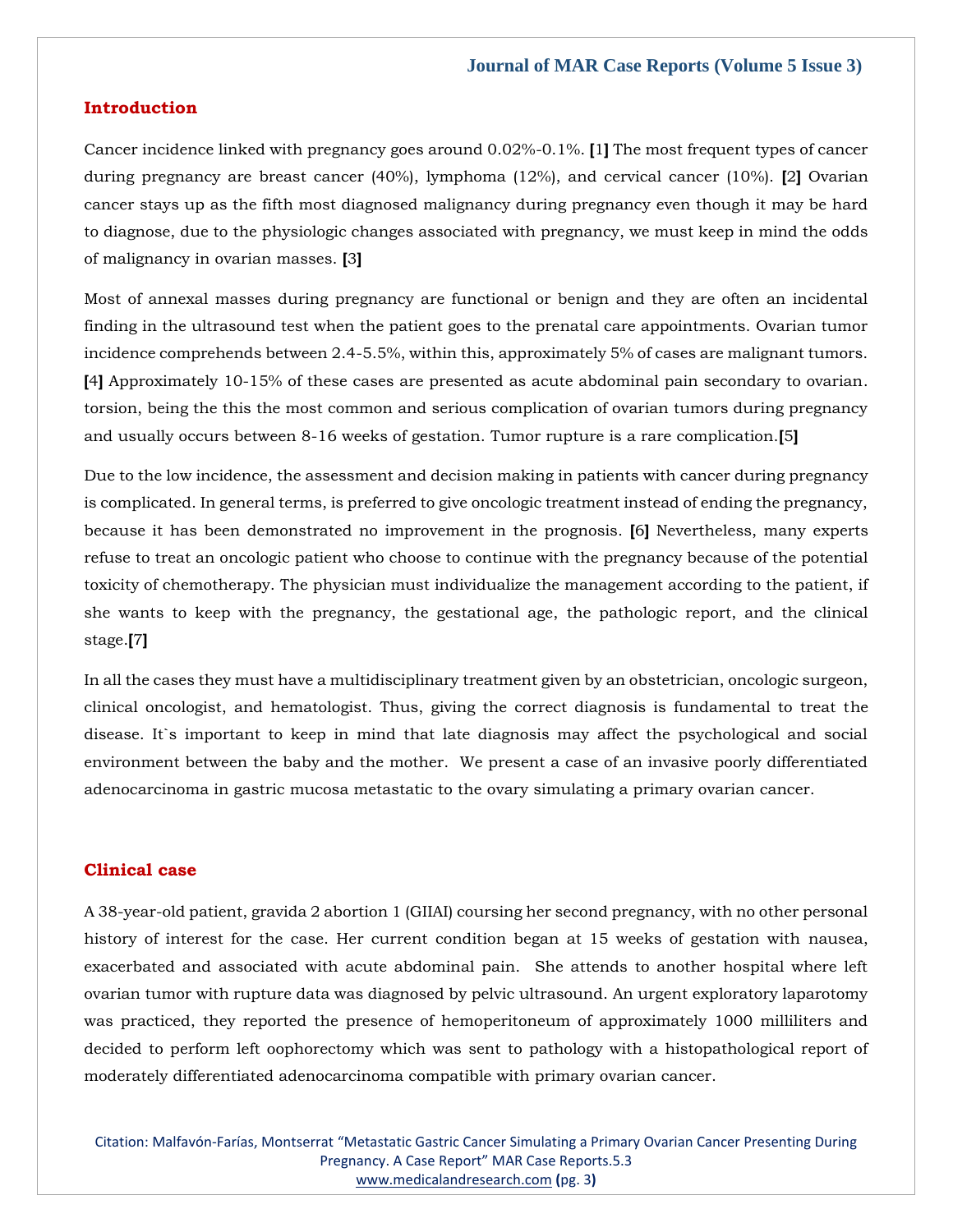She arrived at our institution for the first time at 17.3 weeks of gestation for review of pathology slides and establish management. Final diagnosis is established by pathology as endometrioid adenocarcinoma with squamous differentiation grade 3 (poorly differentiated) with necrosis of 5% of the tumor surface analyzed and focal lymphovascular invasion. The immunohistochemistry was reported positive for CK7 and negative for WT1, PAX8 and P53. A diagnosis of stage IIIB endometrioid adenocarcinoma with squamous differentiation of the left ovary was established according to the International Federation of Gynecology and Obstetrics (FIGO) classification.

During pregnancy she received 6 chemotherapy cycles with carboplatin and paclitaxel. Her pregnancy continues with no complications. Follow-up with growth curve and Doppler velocimetry is maintained until week 34.4 where fetal weight is reported in percentile 1 with Doppler velocimetry without alterations, for which it is diagnosed with intrauterine growth restriction (IUGR) type I. At 35.0 weeks of gestation, cardiotocographic monitoring was performed, observing data of fetal distress with recurrent and prolonged late decelerations, so it was decided to terminate the pregnancy and a caesarean section was performed.

Surgical procedure is started identifying friable tissues and with difficult differentiation of tissues until obtaining by Kerr-type caesarean section, a single live newborn weighing 1909 grams, with Apgar score 8/9 and Silverman 1. Next, uterine atony occurs with no response to conservative management and with data of hemorrhage infiltration in the myometrium, so we decided to perform a hysterectomy. Otherwise, a right ovarian mass of approximately 10 centimeters was identified, with a necrotic appearance and torsion of the ovarian pedicle (Fig. 1). We performed right oophorectomy and the tissue was sent to the pathology department for the definitive examination.



**Figure 1:** Right ovarian mass of approximately 10 centimeters, with a necrotic appearance and torsion of the ovarian pedicle.

Citation: Malfavón-Farías, Montserrat "Metastatic Gastric Cancer Simulating a Primary Ovarian Cancer Presenting During Pregnancy. A Case Report" MAR Case Reports.5.3 [www.medicalandresearch.com](http://www.medicalandresearch.com/) **(**pg. 4**)**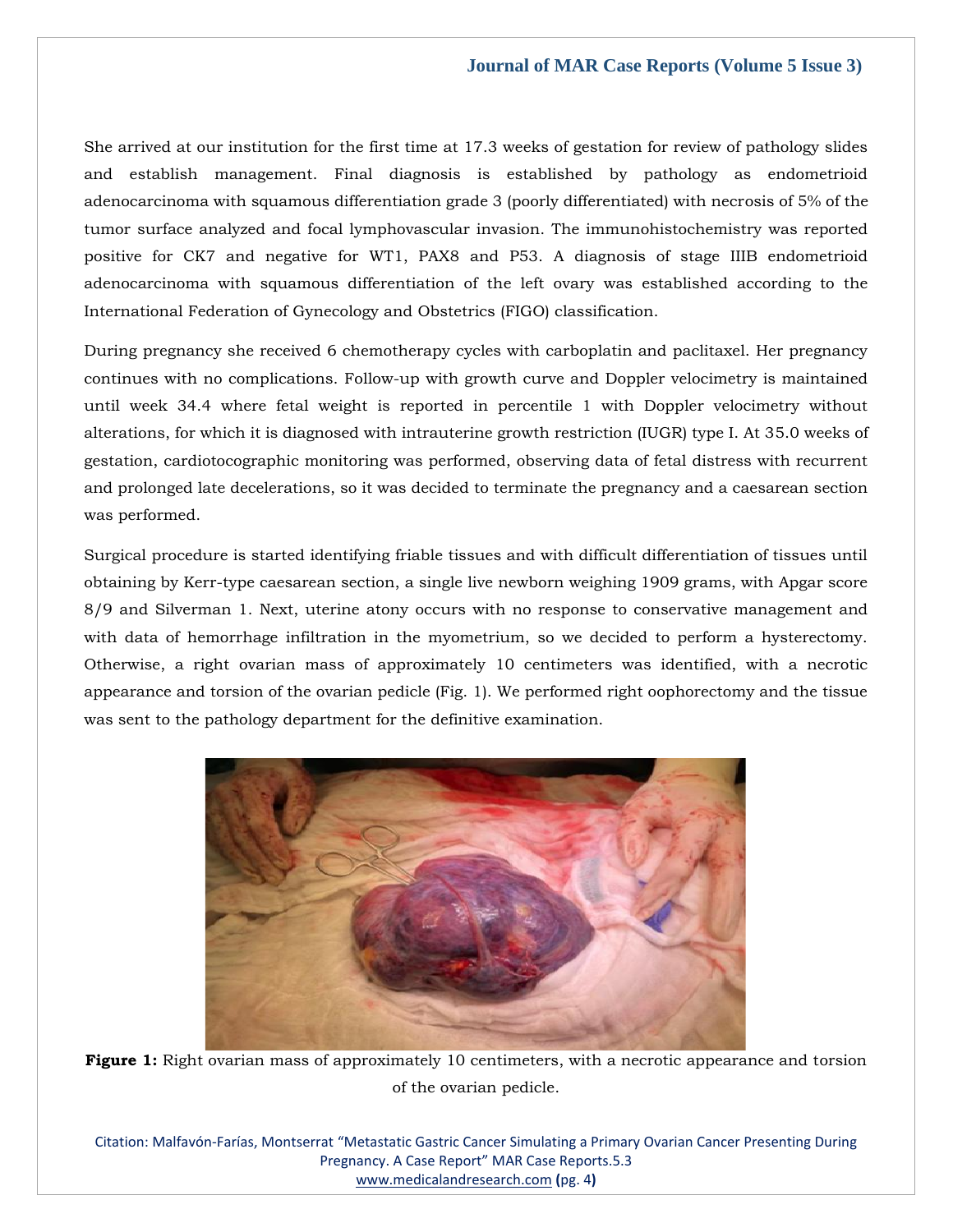The surgical procedure was ended 6 hours later. During the immediate postoperative period, the patient is admitted to the Critical Medicine service, where she remains under surveillance for approximately 48 hours with adequate clinical evolution and is discharged home after 4 days without incident. The histopathological study reported moderately differentiated endometrioid carcinoma with squamous differentiation of the right ovary, without capsular invasion, with lymphovascular invasion. The uterus was negative for neoplasia.

At the end of the puerperium, she was readmitted to complete the surgical approach with laparoscopic ovarian cytoreductive surgery. Peritoneal lavage was performed for cytological study, biopsy of peritoneal implants, appendectomy and omentectomy. The histopathological result of peritoneal lavage was positive for adenocarcinoma. Peritoneal biopsies report implants of moderately differentiated adenocarcinoma, cecal appendix with a focus of moderately differentiated adenocarcinoma, product of omentectomy with implant of moderately differentiated adenocarcinoma and two lymph nodes negative for neoplasia. According to the immunophenotype (CK7, CK20, CDX-2 positive) (Fig. 2) it is supported that they were metastatic focus of an intestinal-type adenocarcinoma, for which a gastric biopsy was performed by endoscopy, observing vegetating lesion in the cardias (Fig. 3), reporting poorly differentiated invasive adenocarcinoma invasive in gastric mucosa, clinical stage IV.



**Figure 2:** Histopathological results of right ovary (A) Hematoxylin and eosin stain 10x. (B) Hematoxylin and eosin stain 20x. (C) Positive focal immunohistochemistry for monoclonal antibody CK7 (D) Negative immunohistochemistry with monoclonal antibody PAX-8.

Citation: Malfavón-Farías, Montserrat "Metastatic Gastric Cancer Simulating a Primary Ovarian Cancer Presenting During Pregnancy. A Case Report" MAR Case Reports.5.3 [www.medicalandresearch.com](http://www.medicalandresearch.com/) **(**pg. 5**)**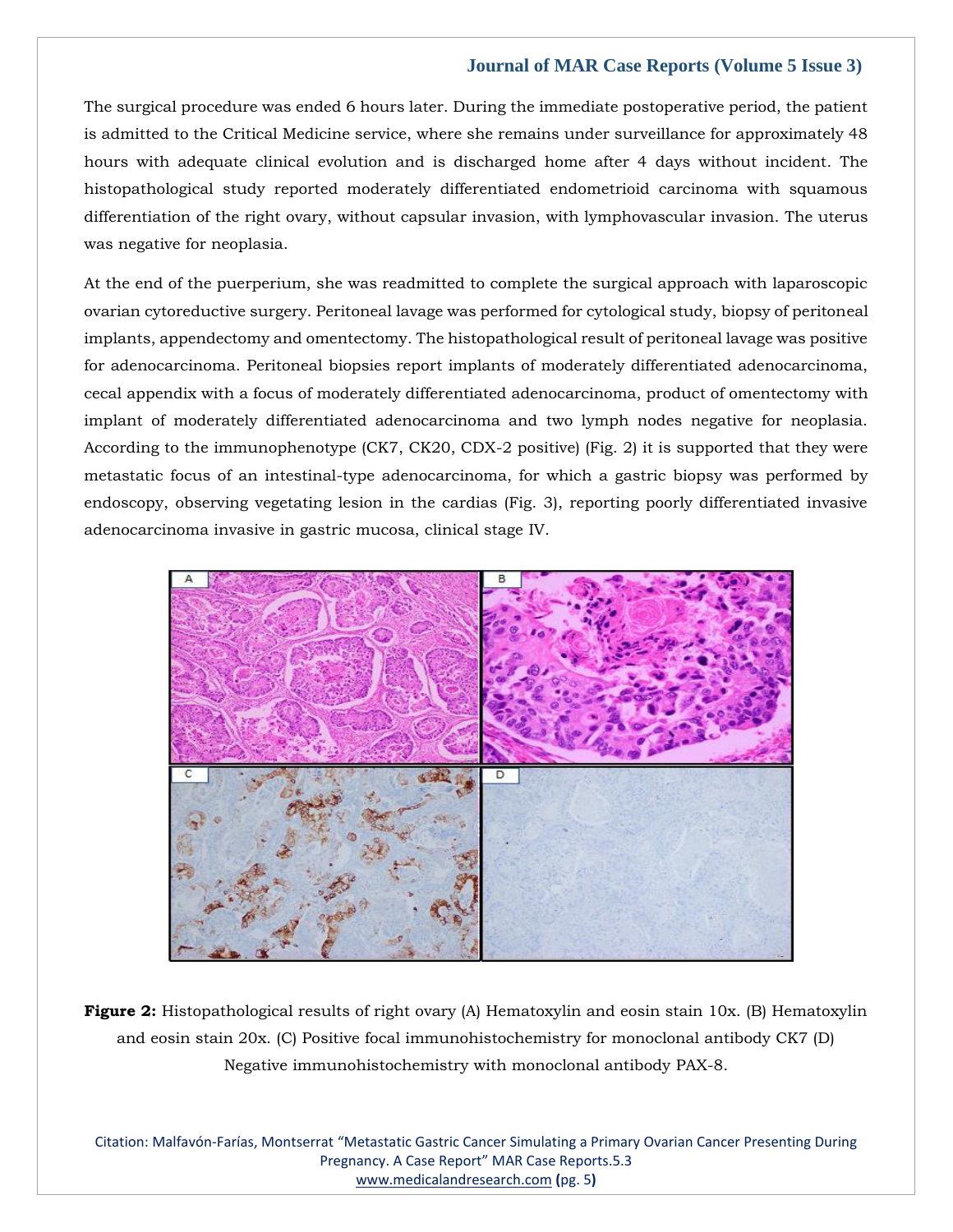

**Figure 3:** Tumoral gastric tissue. (A) Hematoxylin and eosin stain 10x. (B) Hematoxylin and eosin stain 10x. 20x. (C) Positive nuclear immunohistochemistry with monoclonal antibody for CDX-2. (D) Negative immunohistochemistry with monoclonal antibody MUC5 AC.

# **Discussion**

Cancer cases diagnosed during pregnancy have been increasing because nowadays, women tend to postpone motherhood to older ages.8 Most women with ovarian cancer which complicates pregnancy want to maintain pregnancy and preserve fertility, a situation that is in turn encouraged by late childbearing and low birth rates.4 In the absence of large prospective and randomized studies or cohort studies, it is difficult to know how to manage these patients and to create reference standards for optimal management.

Most patients with ovarian cancer do not present specific symptoms or signs, making this entity difficult to diagnose early in pregnancy. Ultrasound is the study of choice for the evaluation of ovarian masses in pregnancy.**[**7**]** Computed tomography (CT) and magnetic resonance imaging (MRI) can be useful when ultrasound is inconclusive, however, it must be remembered that CT expose the fetus to radiation.6 MRI is useful in the differential diagnosis of benign and malignant tumors, as well, to help select patients who are candidates for surgical treatment. **[**1**]** The use of biochemical markers such as CA 125 are not useful since they are normally elevated in pregnancy **[**7**]**, as are other markers such as alpha-feto-protein (AFP) and human chorionic gonadotrophin (HCG) in the case of germ cell tumors, reserving its use for monitoring and evaluation of therapeutic response.

Citation: Malfavón-Farías, Montserrat "Metastatic Gastric Cancer Simulating a Primary Ovarian Cancer Presenting During Pregnancy. A Case Report" MAR Case Reports.5.3 [www.medicalandresearch.com](http://www.medicalandresearch.com/) **(**pg. 6**)**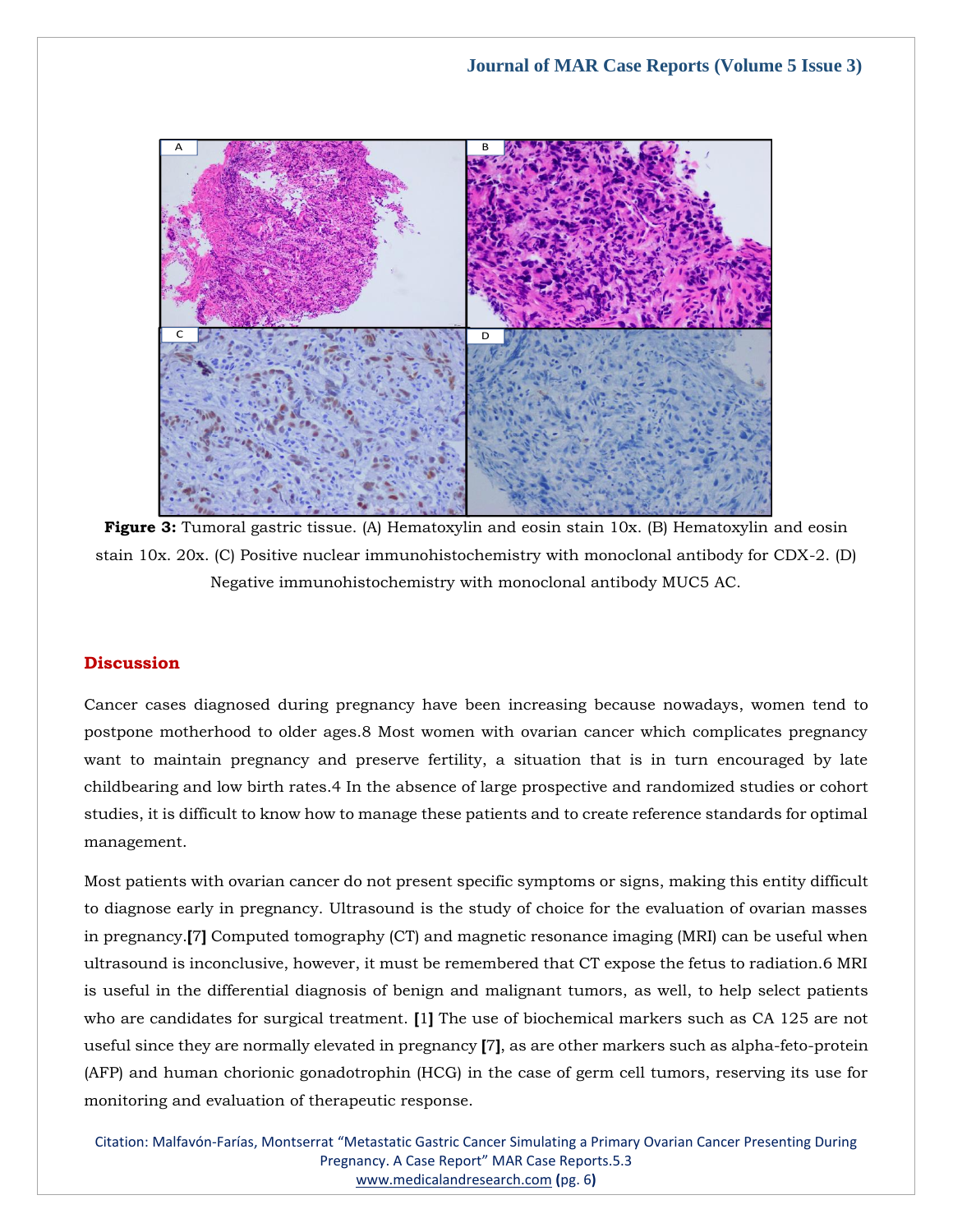However, there are other markers such as human epididymal protein 4 (HE4), which does not rise physiologically in pregnancy and can be used for both diagnosis and monitoring of ovarian cancer.**[**6**]**

In general terms, oncological treatment is preferred over pregnancy termination or elective preterm birth, since pregnancy termination has not been shown to improve prognosis and prematurity can have a negative impact on neonatal development, not so exposure to chemotherapy. **[**3**]** In early stages, surgical treatment can be planned after 16 weeks of gestation and chemotherapy can be administered from the second trimester as would be normally indicated in non-pregnant patients. In advanced stages of the disease, when complete cytoreduction surgery is not possible, neoadjuvant chemotherapy should be administered. **[**7**]**

Administration of systemic therapy must follow certain guidelines, including the following:

(1) The medical oncologist must treat the mother and protect the fetus.

(2) The use of chemotherapy is not allowed in the period of organogenesis (first trimester) due to the high risk of miscarriage and congenital malformations.

(3) Chemotherapy can only be given in the second and third trimesters.

(4) Endocrine therapy should be avoided.

(5) Tyrosine kinase inhibitors or monoclonal antibodies are not recommended due to lack of evidence. **[**9,10**]**

Regarding surgical treatment, the management of an adnexal mass diagnosed during pregnancy creates a dilemma for gynecologists. It is difficult to discriminate malignant ovarian neoplasms from functional cysts or benign ovarian tumors. If an adnexal mass is larger than 6 cm, has a complex structure, ascites, or persists after 16 weeks of gestation, surgical management is critical to obtain a final histologic diagnosis and rule out malignancy. **[**11**]** This is recommended during the second trimester to decrease the risk of miscarriage, torsion, rupture, or late diagnosis of malignancy. **[**4**]** Once malignancy is confirmed, surgical staging of these curable entities is crucial to determine if adjuvant chemotherapy is required, especially in pregnant patients. The staging procedure is ideally recommended between 14-22 weeks of gestation **[**3**]** and includes wash cytology, ipsilateral salpingo-oophorectomy, peritoneal biopsies, and omentectomy. Examination of the fornix and pelvis is often suboptimal, due to limited uterine manipulations to avoid premature uterine contractions. **[**2**]**

The goal of ovarian cancer treatment during pregnancy is to achieve a better oncological prognosis while preserving fetal viability. **[**12**]** The reported risks associated with chemotherapy depend mainly on the gestational age and the dose of the antineoplastic agents used. **[**13**]** Administered during the second trimester may increase the risk of preterm premature rupture of membranes, intrauterine growth restriction and preterm delivery. Platinum therapy is recommended since it is not associated with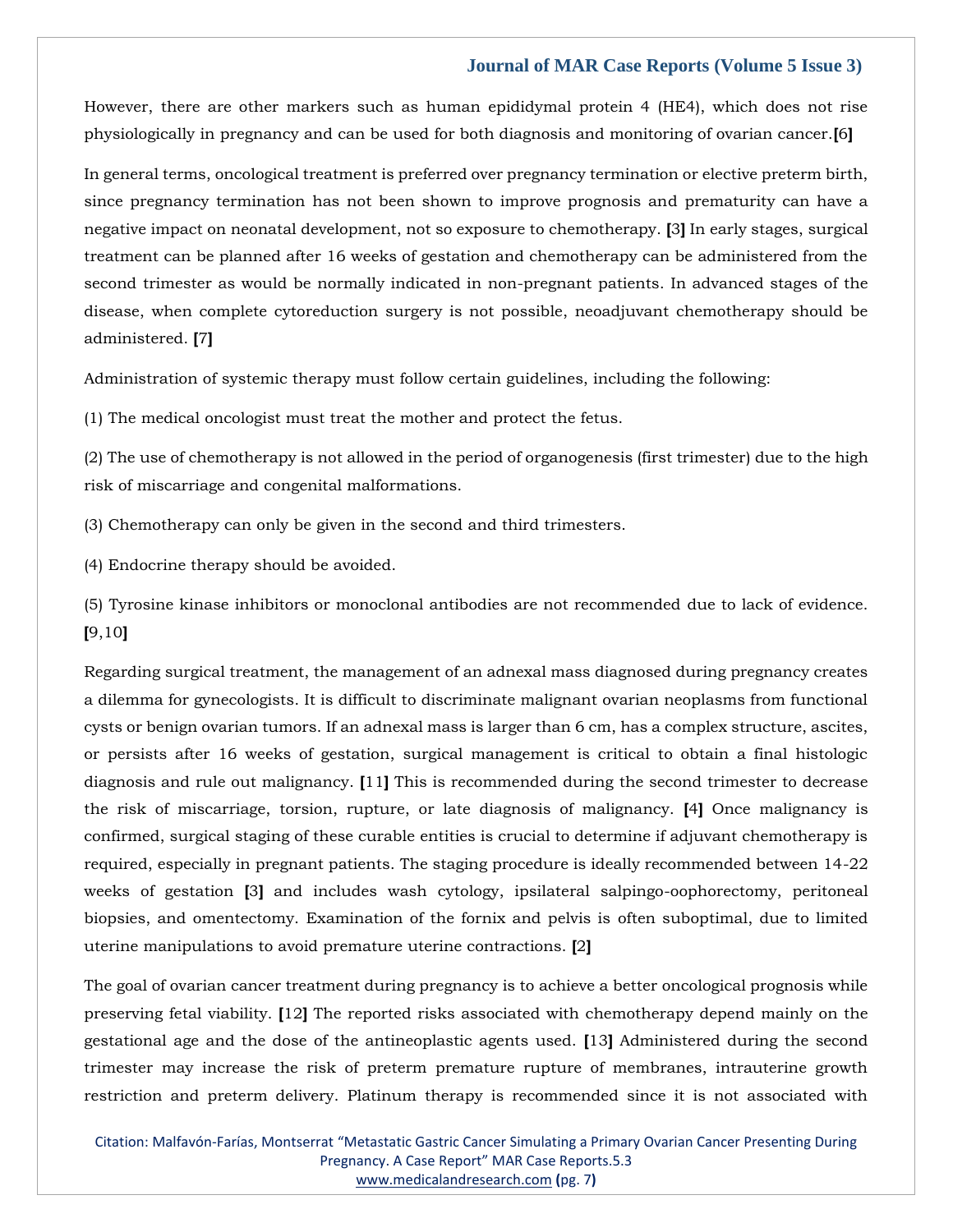teratogenic effects and no differences in obstetric and neonatal outcomes have been observed with taxane-based treatment. **[**6**]** Thus, the first line of treatment for epithelial ovarian cancer during pregnancy consists of a combination of platinum derivatives and paclitaxel. It is important to mention that to avoid neonatal myelosuppression and maternal hematological toxicity, the last cycle of chemotherapy should be administered at least 3 weeks before birth. **[**7**]**

Even though at the beginning our patient was diagnosed and treated as an ovarian cancer, the histologic and immunohistochemical findings of the cytoreductive surgery strongly suggested a primary gastric tumor, strongly suggesting a Krukenberg tumor.

Krukenberg tumor, originally described in 1896, represents 1-2% of ovarian tumors. **[**14**]** This tumor during pregnancy is even rarer given that the incidence of gastric cancer in women of reproductive age is 0.4 – 0.5%. **[**14,15**]** Initially, it was described as a tumor originating from the ovarian stroma with mucoid degeneration and signet ring cells, however, this definition has been expanded to include all metastatic glandular carcinomas to the ovary from different sites. **[**16,17**]** These types of tumors are almost always metastases from a gastrointestinal primary **[**18**]**, with gastric cancer being the most frequent primary origin (76%), followed by intestine (11%), breast (4%) and appendix (3%). **[**18,19**]**

There have been few cases reported with this condition and even fewer during pregnancy. Persistent gastrointestinal symptoms, as well as physiological and hormonal changes during pregnancy, tend to mask the presentation of a Krukenberg tumor, making its diagnosis a challenge for the physician. **[**4,14**]** The presence of "signet ring" cells indicates that the primary tumor is of gastrointestinal origin, however, although the presence of these cells was not reported in our case, positive immunohistochemistry for CK7 and CK20 (characteristic of gastropancreatobiliary origin) support Krukenberg's diagnosis. **[**14**]**

Something important to mention, is thar our patient had no risk factors for gastric cancer given her age (95% of gastric cancers occur in patients over 50 years of age), with no history of H. Pylori infection, and denied smoking. In addition, she did not present symptoms suggestive of gastric malignancy such as dysphagia, and her gastrointestinal symptoms were associated with what was expected during pregnancy. Despite undergoing multiple ultrasounds, no other abnormalities were detected until the time of cesarean section and cytoreductive surgery.

Previously in the literature, visualization of the ovaries during obstetric ultrasounds has been suggested in order to detect any alteration early. **[**1,14**]** Given that most patients undergo at least 2-3 ultrasounds during pregnancy, it could be a useful measure to implement in daily practice. Similarly, Jaspers et al.20 suggest performing a diagnostic endoscopy in patients with epigastric symptoms in the second trimester, especially associated with hemoptysis or weight loss. In general, maternal survival in cases of Krukenberg tumors is very poor, with 1-year, 2-year, and 5-year survival rates of 45.6%, 45.6%, and none after 5 years, respectively. **[**17**]**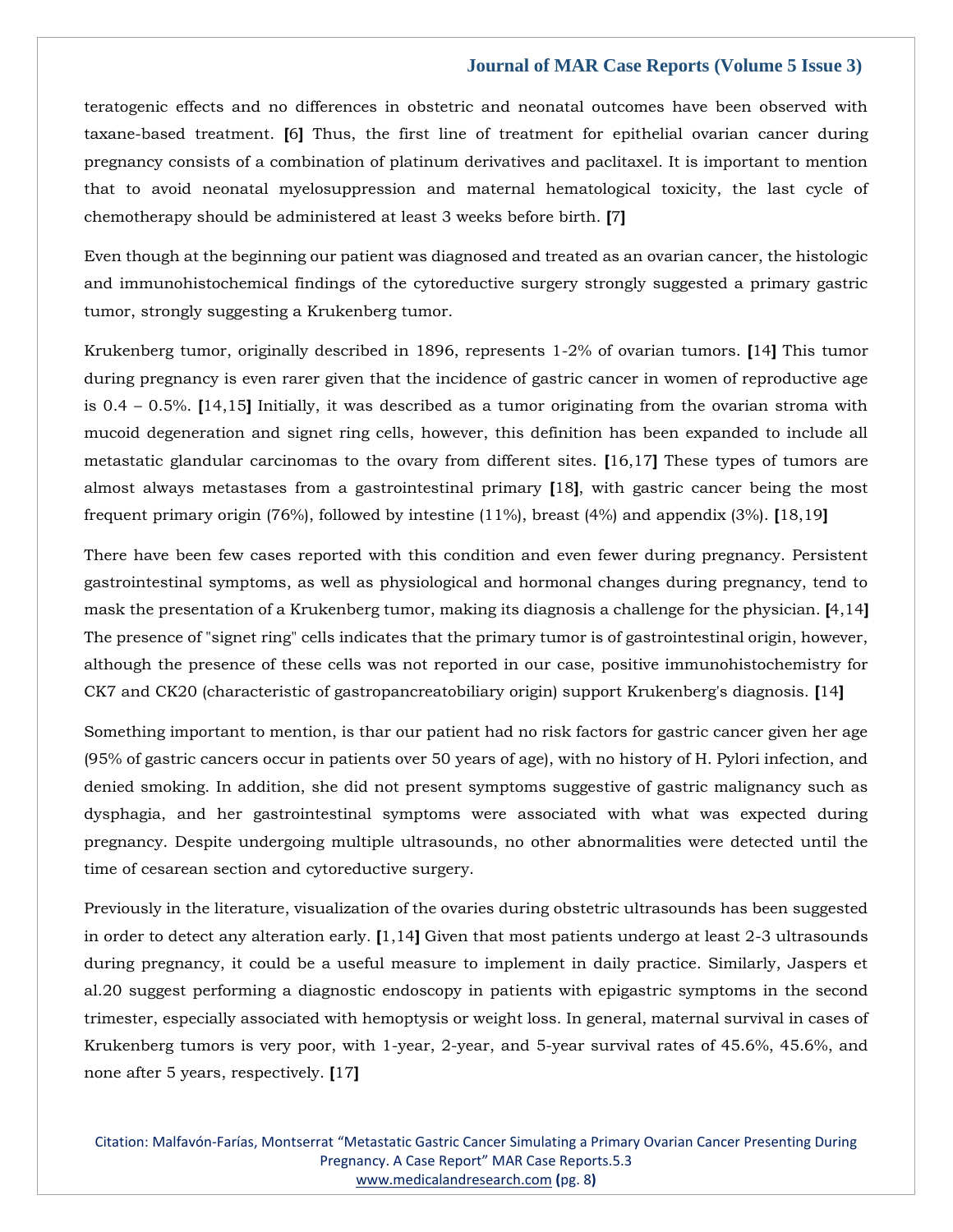The pregnancy was the major obstacle in the clinical assessment of this case. The abdominal symptoms were considered pregnancy-related. Also, due to the pregnancy the ovarian cytoreductive surgery can´t be done at the moment of diagnosis. Due to the rarity of the disease and the non-specific presentation, it would be necessary to carry out a compilation of studies to unify the information described until now or to carry out prospective studies to determine the optimal treatment and management of patients. pregnant women complicated with this disease.

### **Conclusion**

The morphology of primary and secondary neoplasms of the ovary has always been a point of discussion with overlapping features that can make it a challenge for clinicians to diagnosed, especially when de metastatic disease is due to an occult primary involving one or both ovaries.

Even though ovarian cancer in pregnancy is rare, adnexal ultrasound is mandatory when scanning during the first trimester to rule out the presence of associated fallopian or ovarian masses.

On the other hand, Krukenberg's tumor diagnosed in pregnancy is an uncommon situation that raises both diagnosis and medical management issues. More clinical experience might be needed to clarify what would be an appropriate strategy in the management of pregnant women with malignant ovarian tumors, including Krukenberg tumors.

#### **Acknowledgments**

We would like to thank all participants, for dedicating their time and energy to take part in this case report.

#### **Author Contributions**

All authors contributed to data analysis, drafting or revising the article, gave final approval of the version to be published, agreed to the submitted journal, and agreed to be accountable for all aspects of the work.

#### **Disclosure**

The authors declare no conflicts of interest in this work.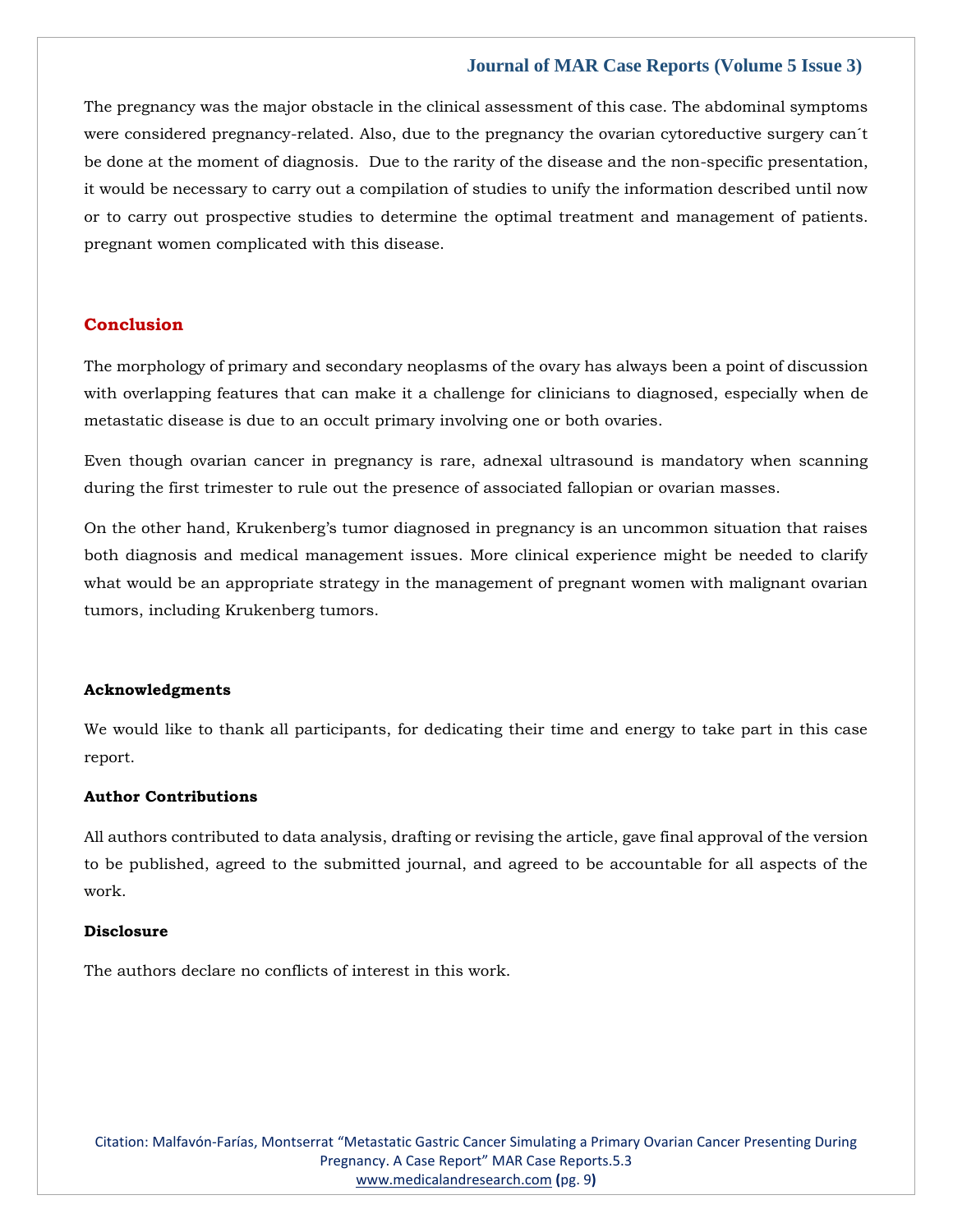### **References**

- 1. Morice P, Uzan C, Gouy S, Verschraegen C, Haie-Meder C. Gynaecological cancers in pregnancy. The Lancet. 2012;379(9815):558-569. doi:10.1016/S0140-6736(11)60829-5
- 2. Gasim T, Al Dakhiel SA, Al Ghamdi AA, et al. Ovarian tumors associated with pregnancy: a 20 year experience in a teaching hospital. Arch Gynecol Obstet. 2010;282(5):529-533. doi:10.1007/s00404-009-1346-z
- 3. Maggen C, Wolters VERA, Cardonick E, et al. Pregnancy and Cancer: the INCIP Project. Curr Oncol Rep. 2020;22(2):17. doi:10.1007/s11912-020-0862-7
- 4. Kwon YS, Mok JE, Lim KT, et al. Ovarian Cancer during Pregnancy: Clinical and Pregnancy Outcome. J Korean Med Sci. 2010;25(2):230. doi:10.3346/jkms.2010.25.2.230
- 5. Baumrucker SJ, Vogel WH, Stolick RM, et al. A Mother in Jeopardy: The Ethics of Pregnancy and Chemotherapy. Am J Hosp Palliat Care. 2020;37(1):72-78. doi:10.1177/1049909119846861
- 6. Boussios S, Moschetta M, Tatsi K, Tsiouris AK, Pavlidis N. A review on pregnancy complicated by ovarian epithelial and non-epithelial malignant tumors: Diagnostic and therapeutic perspectives. Journal of Advanced Research. 2018;12:1-9. doi:10.1016/j.jare.2018.02.00
- 7. Fruscio R, de Haan J, Van Calsteren K, Verheecke M, Mhallem M, Amant F. Ovarian cancer in pregnancy. Best Practice & Research Clinical Obstetrics & Gynaecology. 2017;41:108-117. doi:10.1016/j.bpobgyn.2016.09.013
- 8. Pavlidis N. Cancer and pregnancy: what should we know about the management with systemic treatment of pregnant women with cancer? European Journal of Cancer. 2011;47:S348-S352. doi:10.1016/S0959-8049(11)70199-X
- 9. Peccatori FA, Azim HA, Orecchia R, et al. Cancer, pregnancy and fertility: ESMO Clinical Practice Guidelines for diagnosis, treatment and follow-up. Annals of Oncology. 2013;24:vi160-vi170. doi:10.1093/annonc/mdt199
- 10. Korenaga TRK, Tewari KS. Gynecologic cancer in pregnancy. Gynecologic Oncology. 2020;157(3):799-809. doi:10.1016/j.ygyno.2020.03.015
- 11. Dudkiewicz J, Kowalski T, Grzonka D, Czarnecki M. Ovarian tumors in pregnancy. Ginekol Pol. 2002;73(4):342-345.
- 12. Jiang X, Ye Z, Yu W, Fang Q, Jiang Y. Chemotherapy for ovarian cancer during pregnancy: A systematic review and meta‐analysis of case reports and series. J of Obstet and Gynaecol. 2021;47(10):3425-3436. doi:10.1111/jog.14957
- 13. Garofalo S, Degennaro VA, Salvi S, et al. Perinatal outcome in pregnant women with cancer: are there any effects of chemotherapy? Eur J Cancer Care. 2017;26(6):e12564. doi:10.1111/ecc.12564
- 14. Kim SH, Abd Halim SR, Siddiqui N, Park WHE. Disseminated Cancer in Pregnancy: Krukenberg Tumour. Case Reports in Obstetrics and Gynecology. 2014;2014:1-4. doi:10.1155/2014/216969